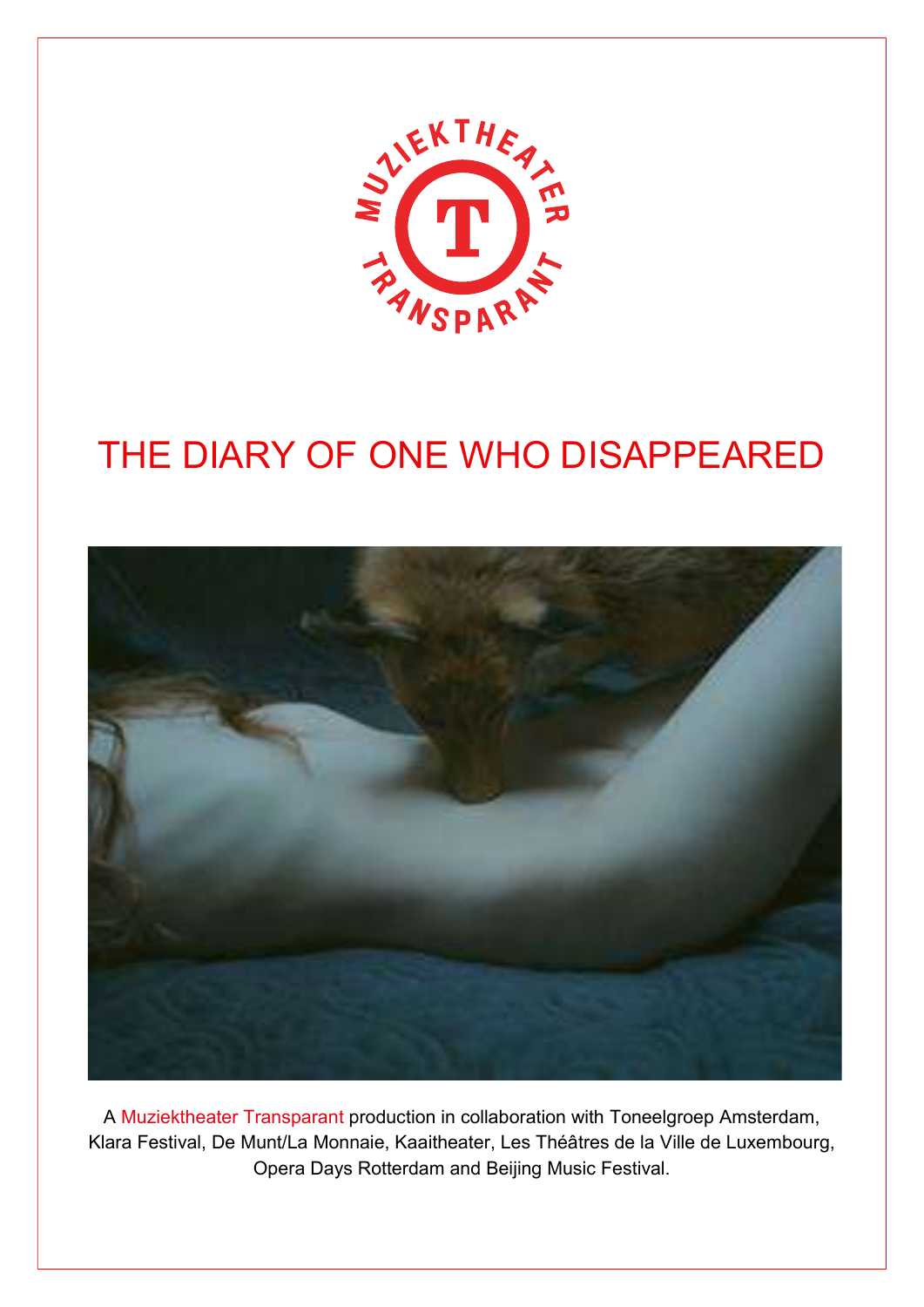

## INTRODUCTION

With the staging of *Diary of One Who Disappeared*, Muziektheater Transparant returns to Leoš Janáček's passionate love cycle in a new production by Ivo van Hove. With *Intimate* Letters in 1996 and Carnet d'un Disparu in 2001, Muziektheater Transparant has already presented adaptations of the intimate masterpiece by this Czech composer.

After reading a series of mysterious poems about a village boy called Janik, who falls in love with the gypsy girl Zefka and gives up everything to follow her, the 61-year-old Janáček (1854-1928) was inspired to write this poetic song cycle for voice and piano. The 22 scenes not only reflect Janáček's own sadness about his impossible love for his much younger muse Kamila Stösslová, but in the hands of playwright Krystian Lada and composer Annelies Van Parys it also evolves into a meta-narrative that tackles themes such as displacement, identity and integration.

Janáček's masterpiece is the starting point for this contemporary adaptation by the playwright Krystian Lada and composer Annelies Van Parys, whose layered musical interventions resonate with the position of the Romany girl Zefka as an outsider in Janis's world. Since Muziektheater Transparant likes to put the voice centre stage, our resident composer Van Parys wrote a response for mezzo-soprano and female chorus as a commentary that gives expression to the incompatibility of their language and their love.

Director Ivo van Hove adapts Janáček's work into a contemporary staging by making Janik a successful photographer, and by moving the action from the countryside to the city. He also supplements the cycle with extracts from Janáček's love letters to Kamila, creating an intimate self-portrait, and brings on tenor Ed Lyon, actor Hugo Koolschijn and the chorus of De Munt for this penetrating performance about alienation.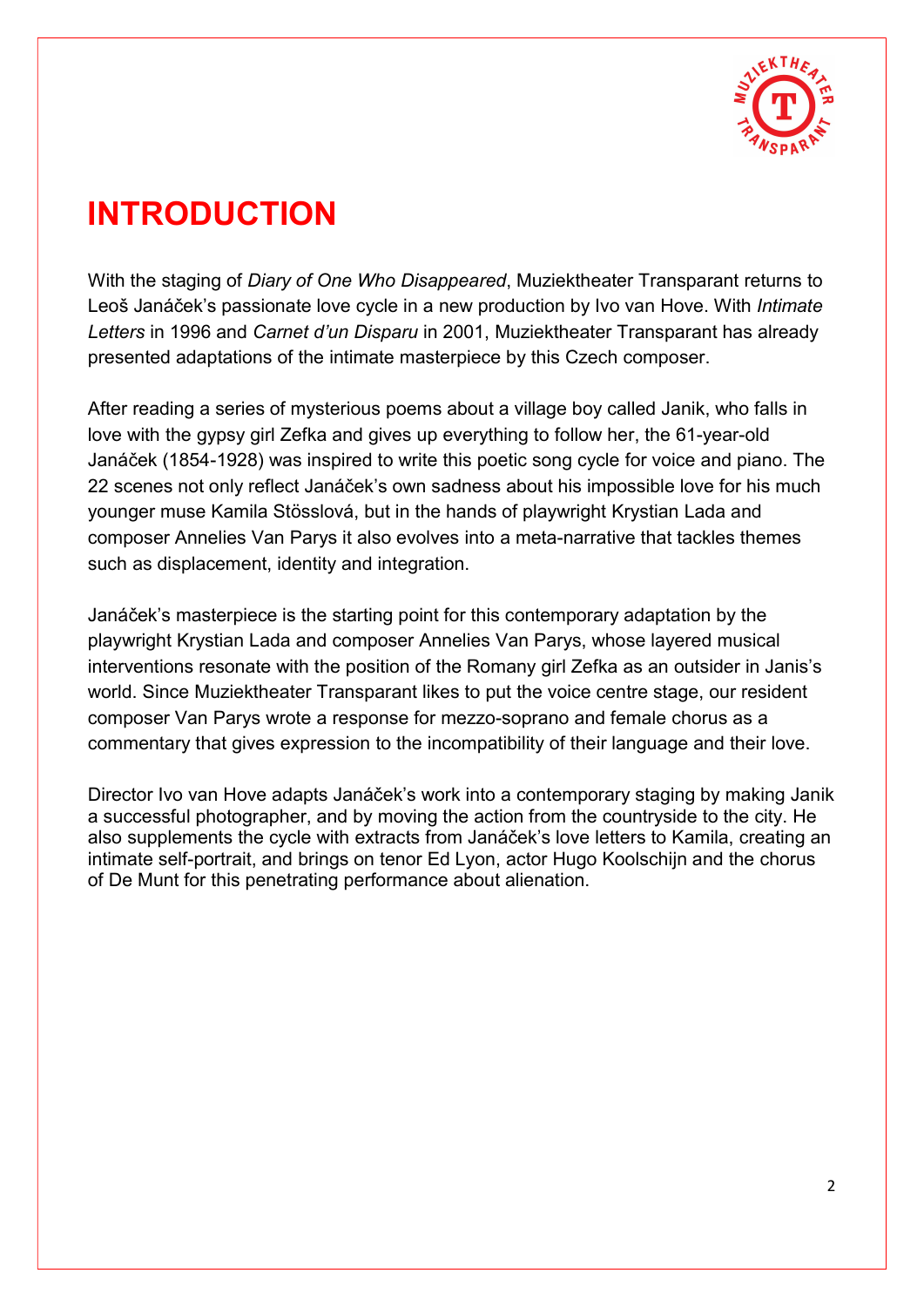

#### l. Ivo van Hove on Diary of One Who Disappeared:

'Diary of One Who Disappeared is less well known than Janáček's great operas but that doesn't make it any less remarkable.The power of this short work is in its dual vitality. In the first place there is the cycle of short, ruggedly poetical poems, popular and confident in tone. Then there is Janáček's passionate love for the very young Kamila Stösslová, which means the work is permeated with a desperate and ardent desire for the impossible, for a new beginning.'

#### Britse tenor Ian Bostridge on Diary of One Who Disappeared in The Guardian (14/02/'04):

The series of anonymous poems, in which Janáček saw his suffering reflected, formed the only motif in the investigation into the mysterious disappearance of a young Moravian man whose diary showed that he had followed his love, the gypsy girl Zefka. Despite the impossibility of his relationship with Kamila, Janáček's songs celebrate the freedom of the individual to liberate himself from a suffocating environment and a love that can hold its own regardless of language, religion and culture.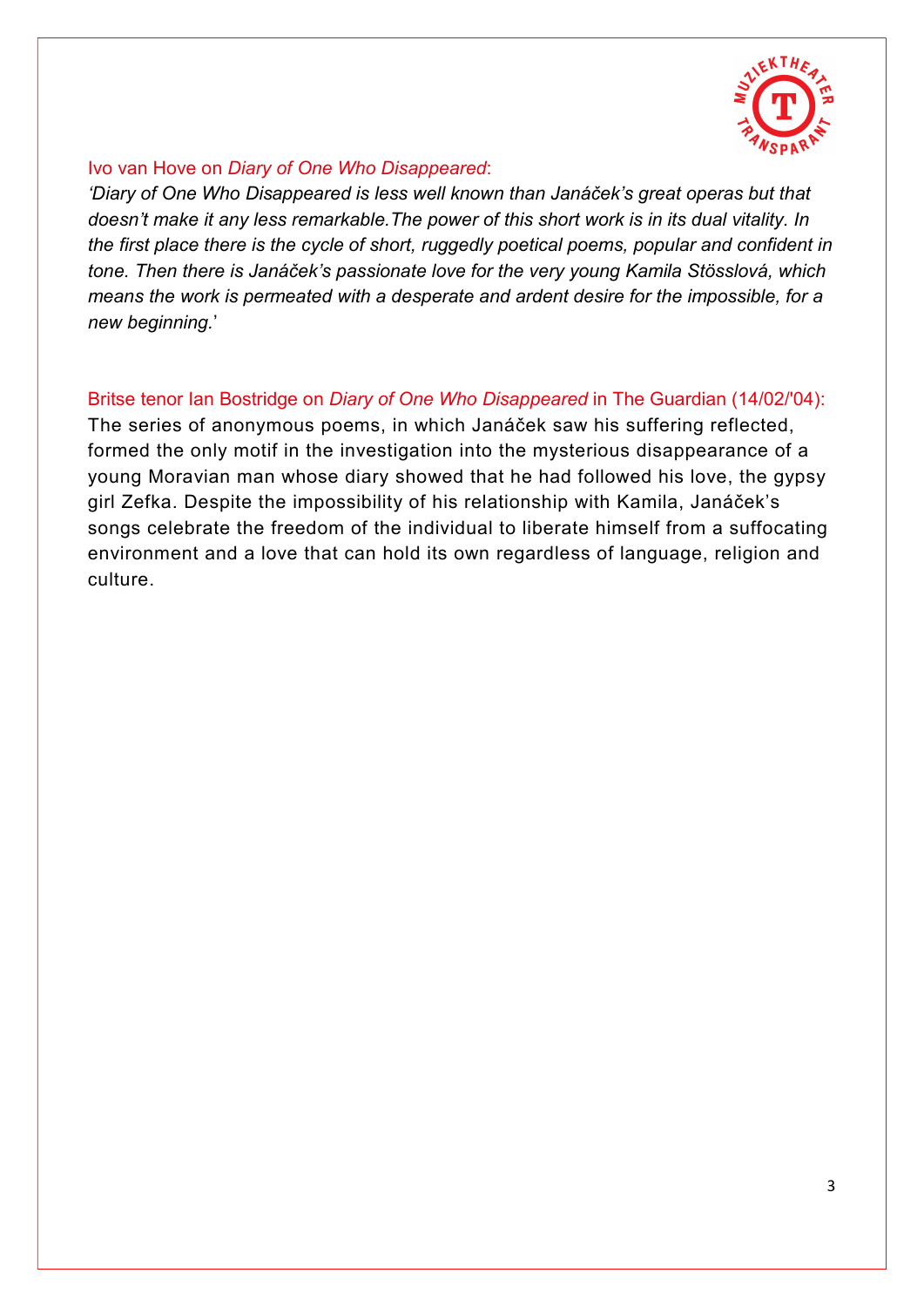

## **CREDITS**

Composition Leoš Janáček - Annelies Van Parys Director Ivo van Hove Mezzo-soprano Marie Hamard Tenor Ed Lyon Tenor (22/04/2017): Peter Gijsbertsen Actor Hugo Koolschijn Piano Lada Valesova Choir Trees Beckwe, Isabelle Jacques, Raphaële Nsunda Nluti (Leden Kooracademie van De Munt) Dramaturgy Krystian Lada Set design Jan Versweyveld Costume design An D'huys

PRODUCER: Muziektheater Transparant

CO-PRODUCERS: Toneelgroep Amsterdam, Klara Festival, De Munt/La Monnaie, Kaaitheater, Les Théâtres de la Ville de Luxembourg, Opera Days Rotterdam and Beijing Music Festival.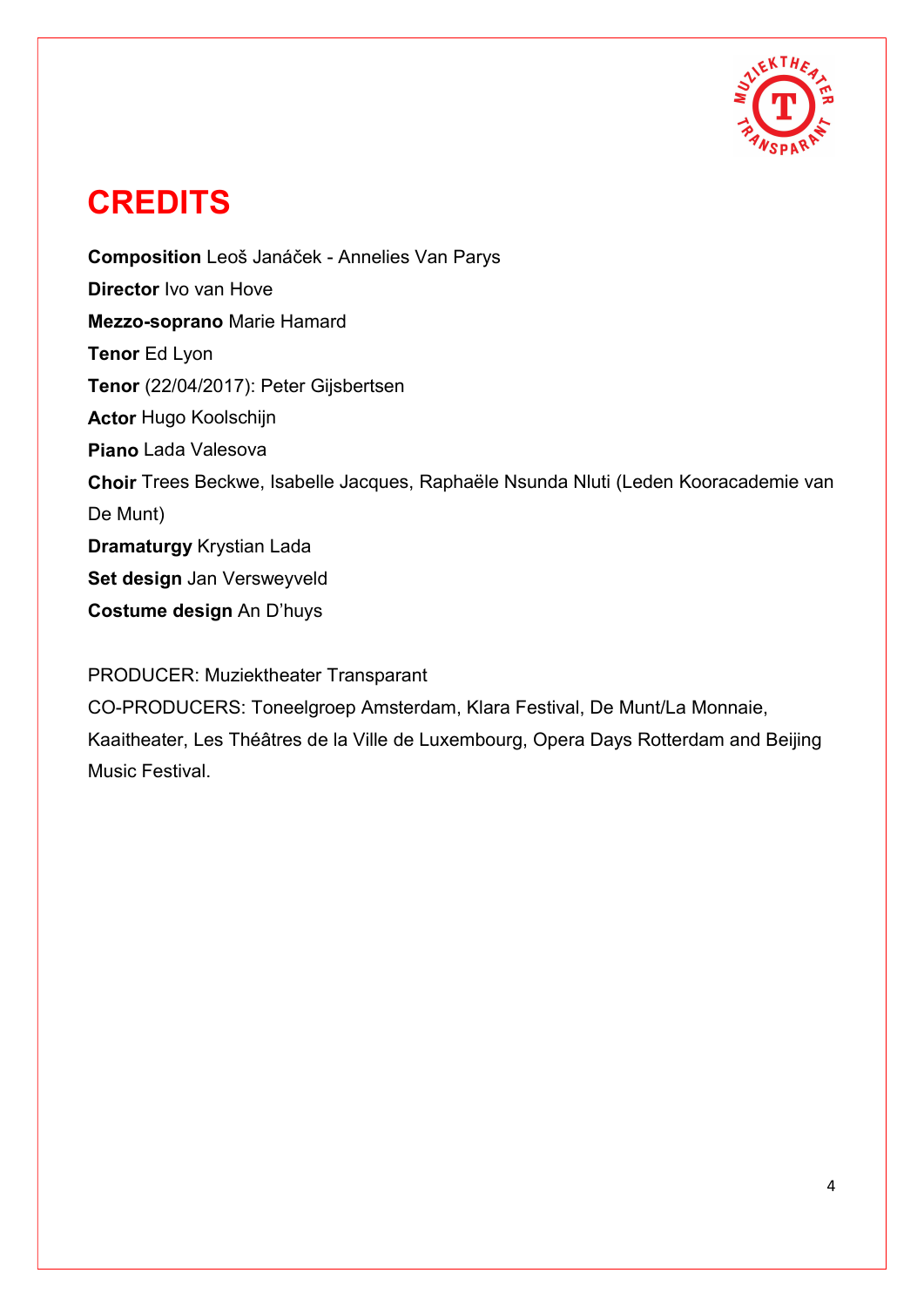

### **BIOGRAPHIES**

Ivo van Hove (1958) began his career as a stage director in 1981 with his own productions (Ziektekiemen, Geruchten). He was then successively artistic director of AKT, Akt-Vertikaal and De Tijd. From 1990 to 2000 he was director of Het Zuidelijk Toneel and from 1998 to 2004 he was in charge of the Holland Festival, presenting his selection of international theatre, music, opera and dance. In 2001 Van Hove became the director of Toneelgroep Amsterdam. Van Hove's productions have been performed at the Edinburgh International Festival, the Venice Biennale, the Holland Festival, Theater der Welt, the Vienna Festwochen and in London, Canada, Lisbon, Paris, Verona, Hannover, Porto, Cairo, Poland and New York. Van Hove has directed the ensembles of the Deutsches Schauspielhaus Hamburg, Staatstheater Stuttgart and New York Theatre Workshop.

The resident composer at Muziektheater Transparant, Annelies Van Parys (1975), studied composition under Luc Brewaeys at the Ghent Conservatory. In 2011 she was awarded the prestigious title of Laureate of the Royal Flemish Academy of Belgium for Science and the Arts. Her work includes a chamber music arrangement of Debussy's Pelléas et Mélisande, music for Index of Memories, An Oresteia and RUHE, which has been performed more than a 100 times worldwide. In 2014 she composed Private View, her first opera, which was commissioned by Muziektheater Trans¬parant. Her compositions have been performed by renowned Belgian and international ensembles such as Ictus, Nadar, Spectra, Oxalys, SMCQ Montreal, NYNME New York, and Recherche Freiburg. Sian Edwards, James Wood and Arturo Tamayo. Van Parys teaches at the Royal Conservatory in Brussels, and is an 'Honorary Ambassador' of the Royal Conservatory of Ghent. www.anneliesvanparys.com

The dramaturge Krystian Lada studied theatre and literary sciences at the Univer¬sity of Amsterdam and initially worked as a journalist and copywriter, creative director and TV director. In 2013 he was director of theatre, empowerment & communication at De Munt in Brussels. In this position he collaborated as a dramaturge with the National Opera in Amsterdam, the Grand Theatre / National Opera in Warsaw, Opera Poznan, Kameroperahuis, Nederlands The¬aterfestival, ICK and Studio Minailo. His libretti have been performed during Opera Days Rotterdam, Stadsfestival Zwolle, Babel Festival and by the Warsaw Opera.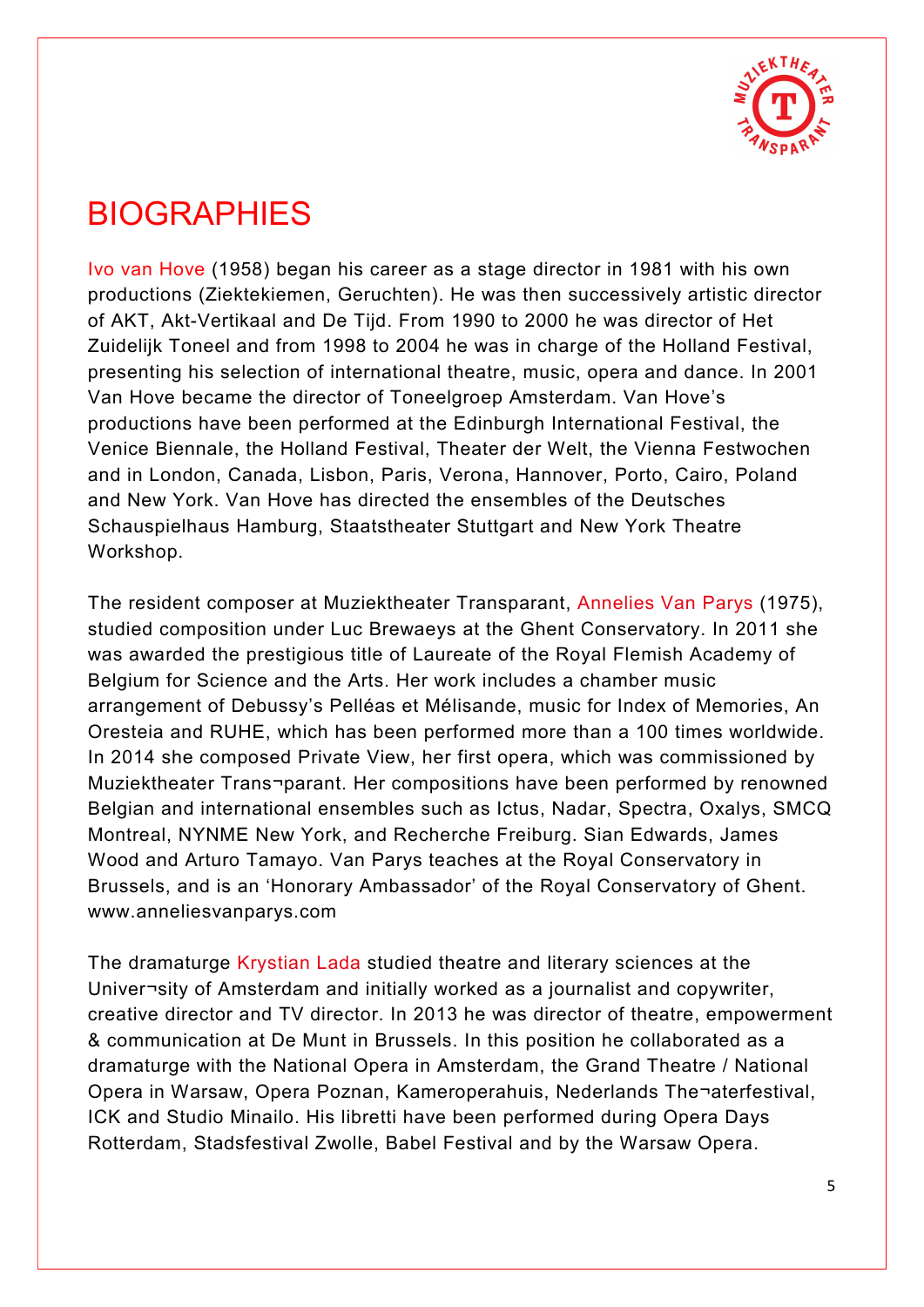

Hugo Koolschijn (1946) has been acting with Toneelgroep Amsterdam since 1987. Koolschijn wrote and performed the solo shows Zangles (1996) and Een Franse zanger (1997) and with Toneelgroep Amsterdam has appeared in Uncle Vanya, Madame De Sade, Intra-Muros, The Taming of the Shrew, Antoni¬oni Project, Summer Trilogy, Phaedra, Glengarry Glen Ross, Disgrace, The Seagull, Mourning Becomes Electra, The Russians!, Scenes from a Marriage, Cries and Whispers and Kings of War. In addition to his work with this company, Koolschijn has performed with other companies such as Publiekstheater and Globe, in various films such as Soldier of Orange, Erik of het klein insectenboek, Leedver¬maak, Shock Head Soul and in TV series such as Den Uyl and The Lockheed Affair, Bernhard Scoundrel of Orange, The Daltons, De Jongesjaren, All Stars – the series, and the television film Suzy Q.

Ed Lyon is one of England's most versatile young tenors and is much in demand. In addition to his degree from St John's, Cambridge, he also studied at the Royal Academy of Music and the National Opera Studio. Alongside major roles with ROH, ENO, Opera North, Glyndebourne and WNO, his international career also includes appearances in Madrid, Paris (Chatelet and Comique), De Nederlandse Opera, the Brooklyn Academy of Music, Festival d'Aix in Provence, Lyon, Bordeaux, Teatro alla Scala, Theater an der Wien, Lille and Opera National de Rhin